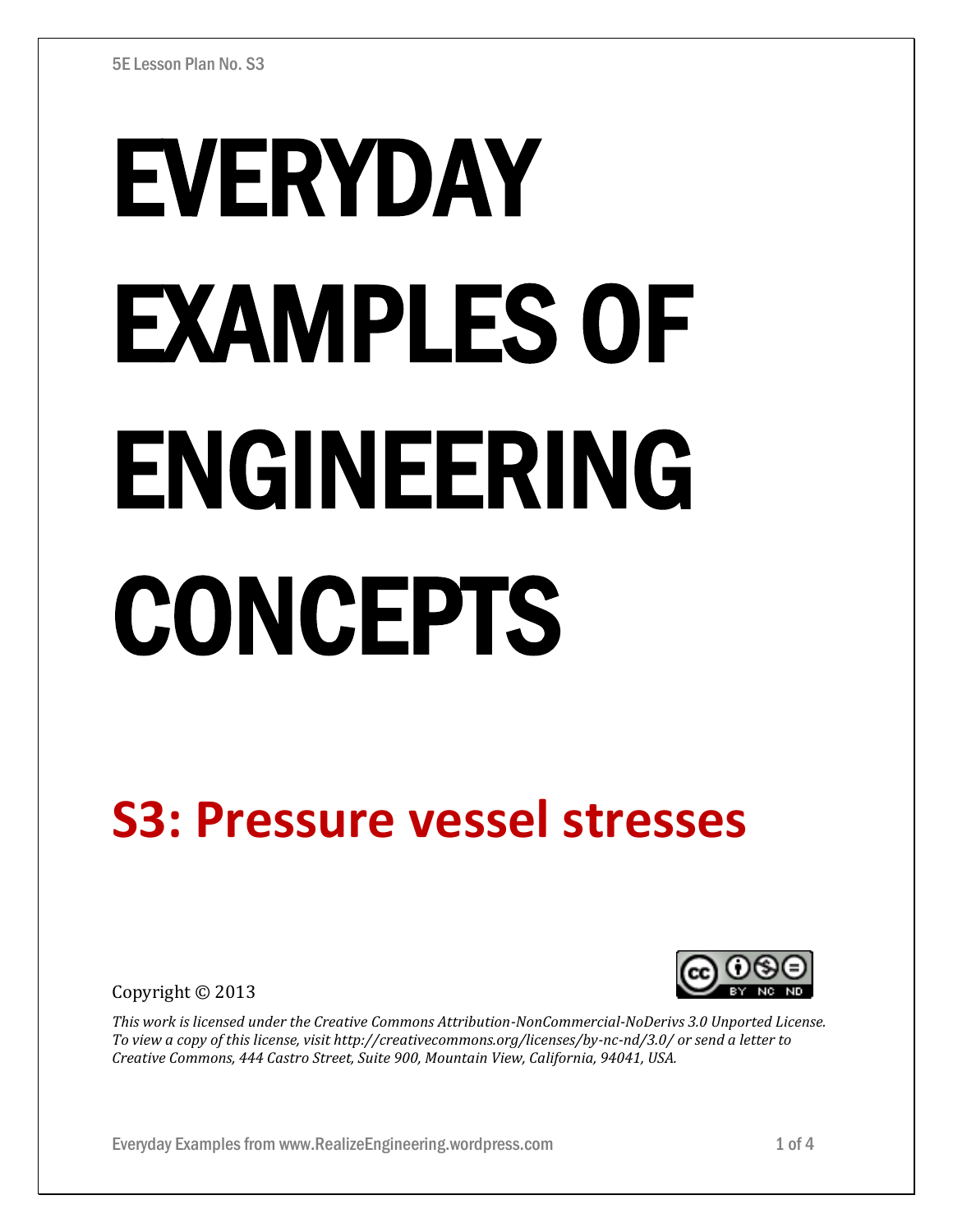*This is an extract from 'Real Life Examples in Mechanics of Solids: Lesson plans and solutions' edited by Eann A. Patterson, first published in 2006 (ISBN:978-0-615-20394-2) which can be obtained on-line at www.engineeringexamples.org and contains suggested exemplars within lesson plans for Sophomore Solids Courses. Prepared as part of the NSF-supported project (#0431756) entitled: "Enhancing Diversity in the Undergraduate Mechanical Engineering Population through Curriculum Change".* 

### **INTRODUCTION**

#### (from *'Real Life Examples in Mechanics of Solids: Lesson plans and solutions'*)

These notes are designed to enhance the teaching of a sophomore course in mechanics of solids, increase the accessibility of the principles and raise the appeal of the subject to students from a diverse background<sup>1</sup>. The notes have been prepared as skeletal lesson plans using the principle of the 5Es: Engage, Explore, Explain, Elaborate and Evaluate. These are not original and were developed by the Biological Sciences Curriculum Study<sup>2</sup> in the 1980s from work by Atkin and Karplus<sup>3</sup> in 1962. Today they are considered to form part of the constructivist learning theory and a number of websites provide easy to follow explanations of them<sup>4</sup>.

These notes are intended to be used by instructors and are written in a style that addresses the instructor, however this is not intended to exclude students who should find the notes and examples interesting, stimulating and hopefully illuminating, particularly when their instructor is not utilizing them. In the interest of brevity and clarity of presentation, standard derivations and definitions are not included since these are readily available in textbooks which these notes are not intended to replace but rather to supplement. Similarly, it is anticipated that these lessons plans can be used to generate lectures/lessons that supplement those covering the fundamentals of each topic.

#### **Acknowledgements**

Many of these examples have arisen through lively discussion in the consortium supported by the NSF grant (#0431756) on "Enhancing Diversity in the Undergraduate Mechanical Engineering Population through Curriculum Change" and the input of these colleagues is cheerfully acknowledged as is the support of NSF. The influence of the editor's mentors and peers at the University of Sheffield is substantial and is gratefully acknowledged since many of the ideas for these examples originate from tutorial questions developed and used in the Department of Mechanical Engineering in Sheffield over many years.

#### Eann A. Patterson

 $\overline{a}$ 

*A.A. Griffith Chair of Structural Materials and Mechanics School of Engineering, University of Liverpool, Liverpool, UK & Royal Society Wolfson Research Merit Award Recipient*

#### Everyday Examples from www.RealizeEngineering.wordpress.com 2 of 4

<sup>1</sup> Patterson, E.A., Campbell, P.B., Busch-Vishniac, I., Guillaume, D.W., 2011, The effect of context on student engagement in engineering, *European J. Engng Education*, 36(3):211-224.

<sup>&</sup>lt;sup>2</sup> http://www.bscs.org/library/BSCS\_5E\_Instructional\_Approach\_July\_06.pdf

<sup>3</sup> Atkin, J. M. and Karplus, R. (1962). Discovery of invention? *Science Teacher* 29(5): 45.

<sup>4</sup> e.g. http://www.science.org.au/primaryconnections/constructivist.htm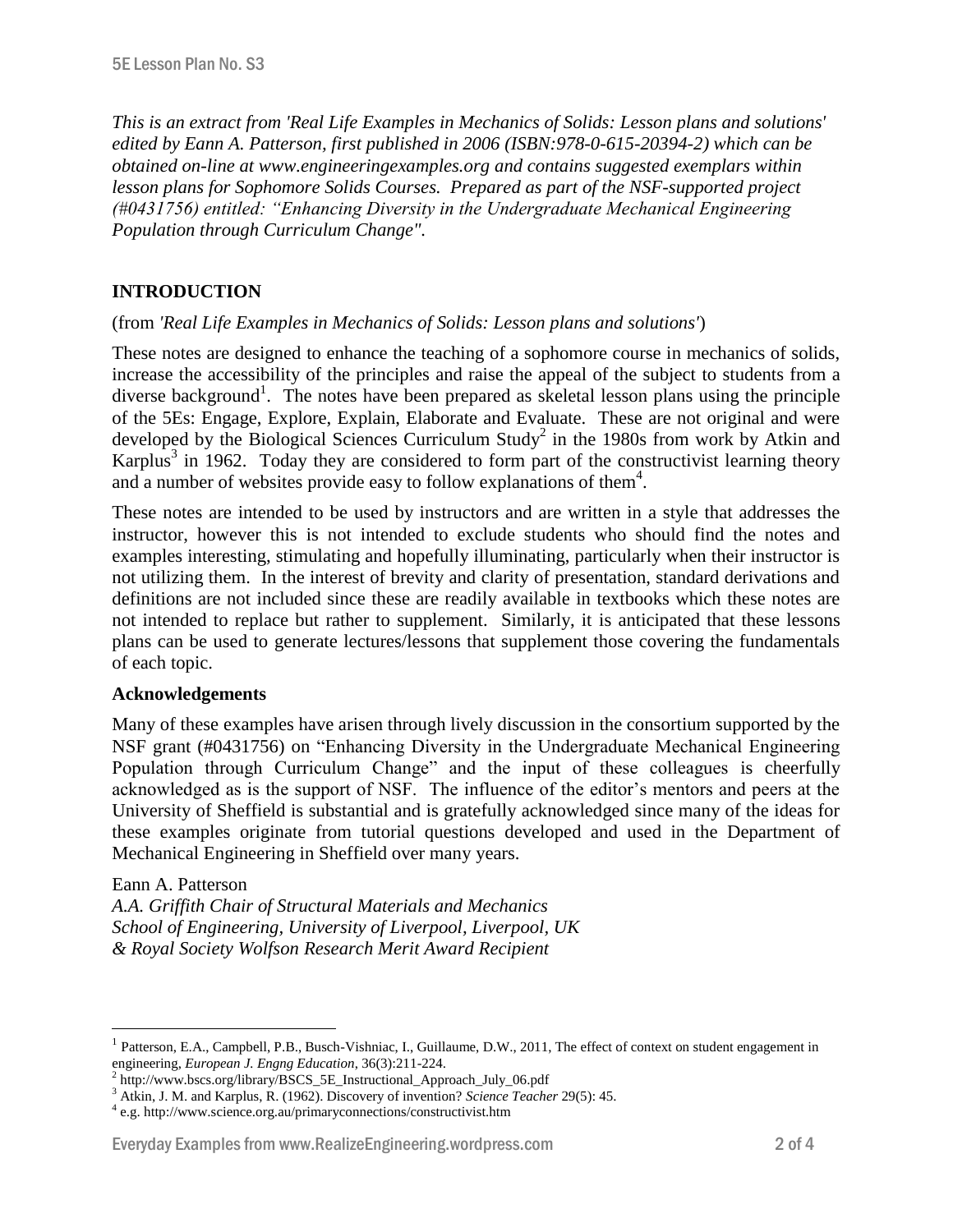#### **ELEMENTARY STRESS SYSTEMS**

#### 3. Principle: **Pressure vessel stresses**

#### **Engage:**

Take the front wheel from your bike into class with a large bike pump. Its good to have a flat tire, but no puncture. Inflate the tire in front of the class. Ask them to what pressure you should inflate the tire. Answer is written on the wall of the tire.

#### **Explore:**

Compare with the pressure for your car tires. Ask students in pairs to discuss:

(a) why it is difficult to pump up car tires with a bike pump (displaced volume of pump);

(b) the force you need to exert to pump against maximum pressure  $(F = p_{\text{max}} A$  where A is the cross-section area of piston in pump) and

(c) the work done on each stroke ( $W = Fd$  where *d* is the length of the stroke, i.e. distance moved)

Then invite different pairs to give an explanation to each problem.

#### **Explain:**

The tire and inner tube is a complex stress system. First, due to the toroidal geometry, and second, because the tire constrains the free expansion of the inner tube, reducing tensile stresses in tube. However, the pump can be considered as a simple cylindrical pressure vessel and wall stresses can be evaluated.

#### **Elaborate:**

Work through the example below:

Assume pumping against maximum pressure allowed in the tire as a worse case scenario, let  $p_{\text{max}} = 6$  bar with a pump of external diameter 40mm and wall thickness 1.25mm. Evaluate the circumferential and longitudinal stress in the wall of pump. Compare these stresses to the stress in the rod connecting the piston to the handle if it is made of 10mm diameter tube with a wall thickness of 2mm.

#### Solution